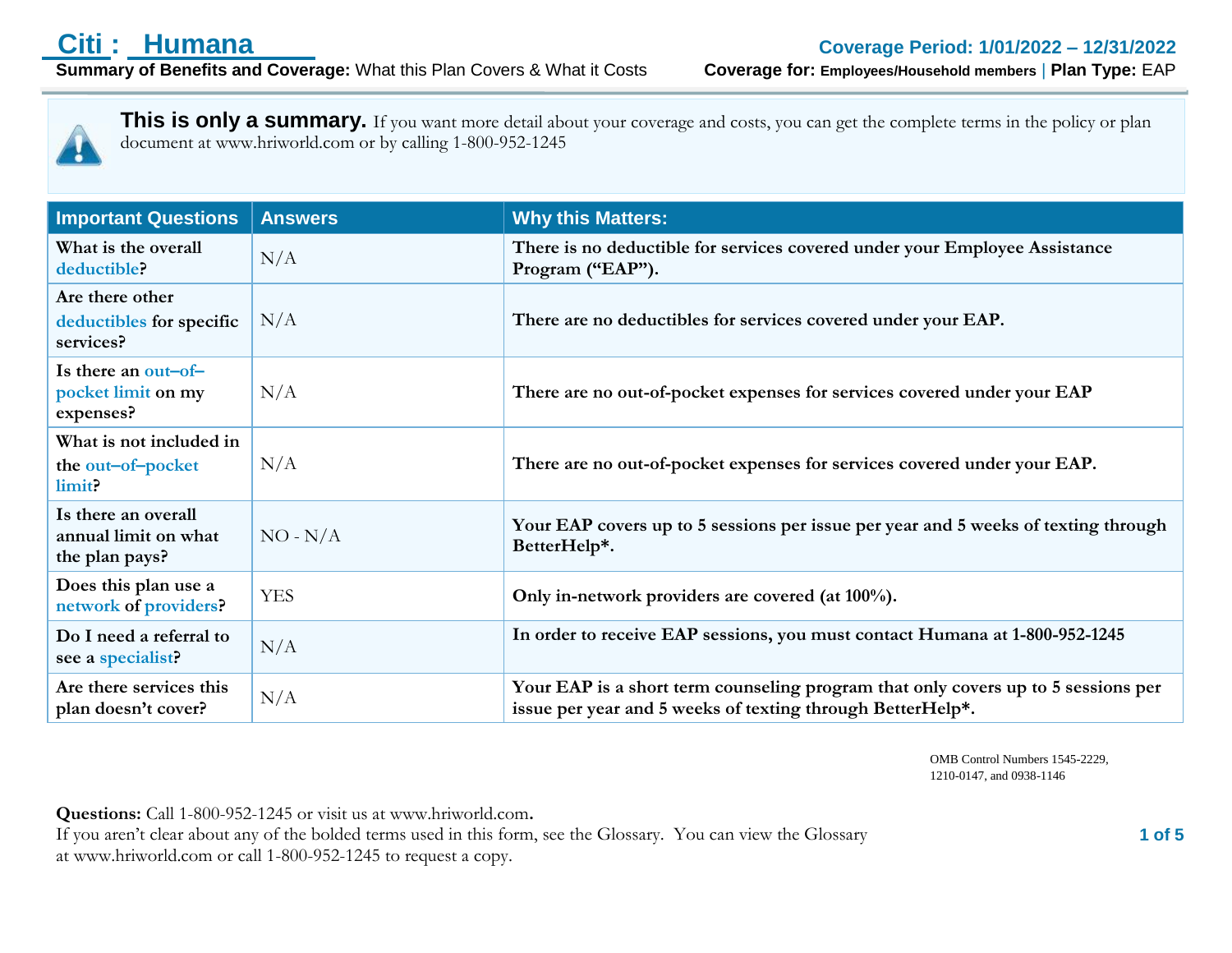**Summary of Benefits and Coverage:** What this Plan Covers & What it Costs **Coverage for: Employees/Household members** | **Plan Type:** EAP

- **Co-payments** are fixed dollar amounts (for example, \$15) you pay for covered health care, usually when you receive the service.
- **Co-insurance** is *your* share of the costs of a covered service, calculated as a percent of the **allowed amount** for the service. For example, if the plan's **allowed amount** for an overnight hospital stay is \$1,000, your **co-insurance** payment of 20% would be \$200. This may change if you haven't met your **deductible**.
- The amount the plan pays for covered services is based on the **allowed amount**. If an out-of-network **provider** charges more than the **allowed amount**, you may have to pay the difference. For example, if an out-of-network hospital charges \$1,500 for an overnight stay and the **allowed amount** is \$1,000, you may have to pay the \$500 difference. (This is called **balance billing**.)
- This plan may encourage you to use \_\_N/A \_ **providers** by charging you lower **deductibles**, **co-payments** and **co-insurance** amounts.

| <b>Common</b>                                                                                      |                                                  | Your cost if you use an              |                                          |                                     |
|----------------------------------------------------------------------------------------------------|--------------------------------------------------|--------------------------------------|------------------------------------------|-------------------------------------|
| <b>Medical Event</b>                                                                               | <b>Services You May Need</b>                     | <b>In-network</b><br><b>Provider</b> | <b>Out-of-network</b><br><b>Provider</b> | <b>Limitations &amp; Exceptions</b> |
| If you visit a health<br>care provider's office<br>or clinic                                       | Primary care visit to treat an injury or illness | N/A                                  |                                          |                                     |
|                                                                                                    | Specialist visit                                 | N/A                                  |                                          |                                     |
|                                                                                                    | Other practitioner office visit                  | N/A                                  |                                          |                                     |
|                                                                                                    | Preventive care/screening/immunization           | N/A                                  |                                          |                                     |
| If you have a test                                                                                 | Diagnostic test (x-ray, blood work)              | N/A                                  |                                          |                                     |
|                                                                                                    | Imaging (CT/PET scans, MRIs)                     | N/A                                  |                                          |                                     |
| If you need drugs to<br>treat your illness or<br>condition                                         | Generic drugs                                    | N/A                                  |                                          |                                     |
|                                                                                                    | Preferred brand drugs                            | N/A                                  |                                          |                                     |
|                                                                                                    | Non-preferred brand drugs                        | N/A                                  |                                          |                                     |
| More information<br>about <b>prescription</b><br>drug coverage is<br>available at<br>www.finsert]. | Specialty drugs                                  | N/A                                  |                                          |                                     |
| If you have                                                                                        | Facility fee (e.g., ambulatory surgery center)   | N/A                                  |                                          |                                     |
| outpatient surgery                                                                                 | Physician/surgeon fees                           | N/A                                  |                                          |                                     |

**Questions:** Call 1-800-952-1245 or visit us at www.hriworld.com**.**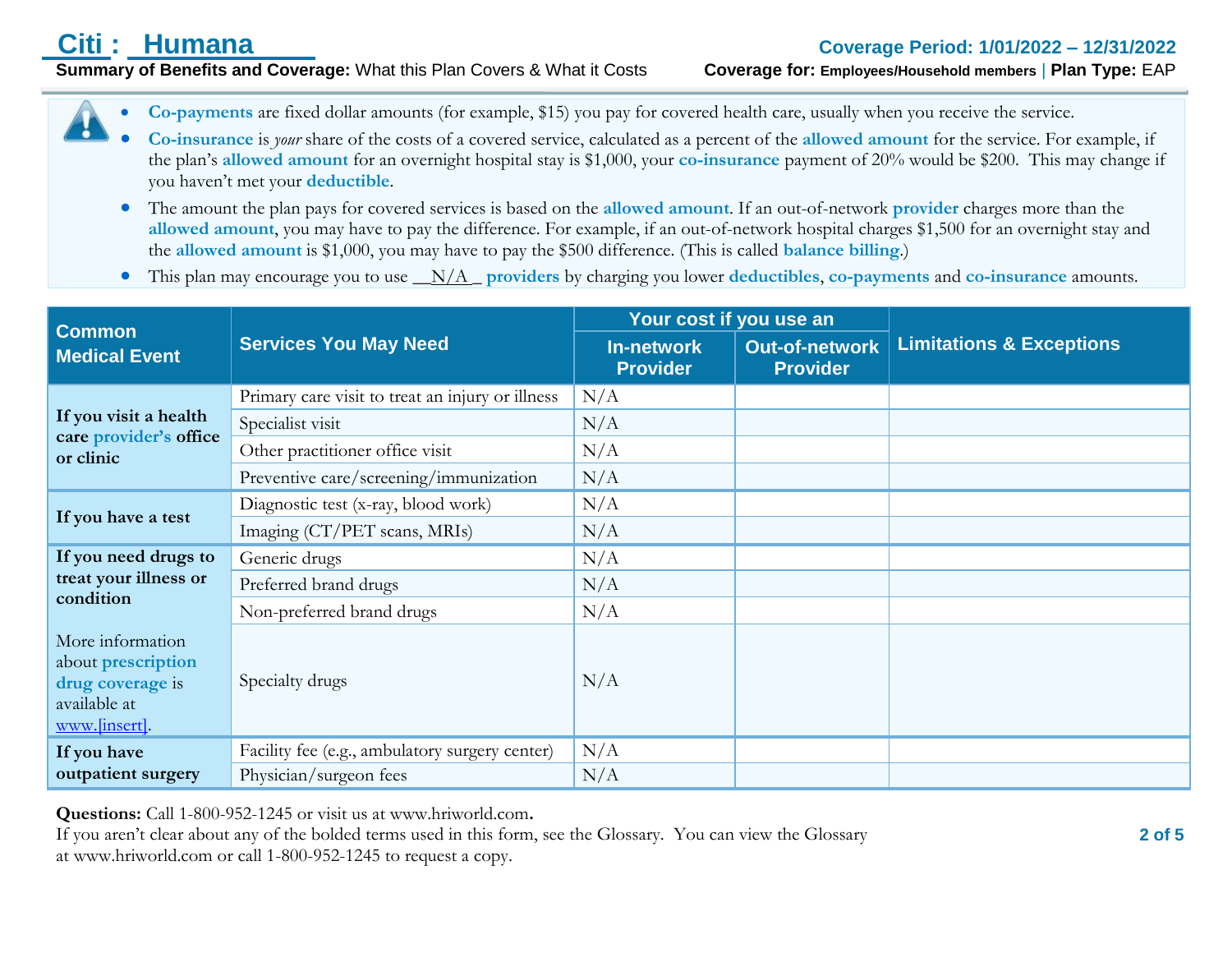**Summary of Benefits and Coverage: What this Plan Covers & What it Costs** 

| <b>Common</b><br><b>Medical Event</b>                                           | <b>Services You May Need</b>                 | Your cost if you use an    |                | <b>Limitations &amp; Exceptions</b>                                                                                                                                                                      |
|---------------------------------------------------------------------------------|----------------------------------------------|----------------------------|----------------|----------------------------------------------------------------------------------------------------------------------------------------------------------------------------------------------------------|
| If you need<br>immediate medical<br>attention                                   | Emergency room services                      | N/A                        |                |                                                                                                                                                                                                          |
|                                                                                 | Emergency medical transportation             | N/A                        |                |                                                                                                                                                                                                          |
|                                                                                 | Urgent care                                  | N/A                        |                |                                                                                                                                                                                                          |
| If you have a                                                                   | Facility fee (e.g., hospital room)           | N/A                        |                |                                                                                                                                                                                                          |
| hospital stay                                                                   | Physician/surgeon fee                        | N/A                        |                |                                                                                                                                                                                                          |
| If you have mental<br>health, behavioral<br>health, or substance<br>abuse needs | Mental/Behavioral health outpatient services | \$0 (covered at<br>$100\%$ | $\overline{0}$ | Up to 5 face to face outpatient<br>sessions per issue per year for<br>purposes of assessment and referral or<br>short-term counseling<br>OR<br>5 weeks of texting a counselor with<br>BetterHelp*        |
|                                                                                 | Mental/Behavioral health inpatient services  | N/A                        |                |                                                                                                                                                                                                          |
|                                                                                 | Substance use disorder outpatient services   | \$0 (covered at<br>$100\%$ | $\overline{0}$ | Up to 5 face to face outpatient<br>sessions per issue per year for<br>purposes of assessment and referral or<br>short-term counseling<br><b>OR</b><br>5 weeks of texting a counselor with<br>BetterHelp* |
|                                                                                 | Substance use disorder inpatient services    | N/A                        |                |                                                                                                                                                                                                          |
| If you are pregnant                                                             | Prenatal and postnatal care                  | N/A                        |                |                                                                                                                                                                                                          |
|                                                                                 | Delivery and all inpatient services          | N/A                        |                |                                                                                                                                                                                                          |

**Questions:** Call 1-800-952-1245 or visit us at www.hriworld.com**.**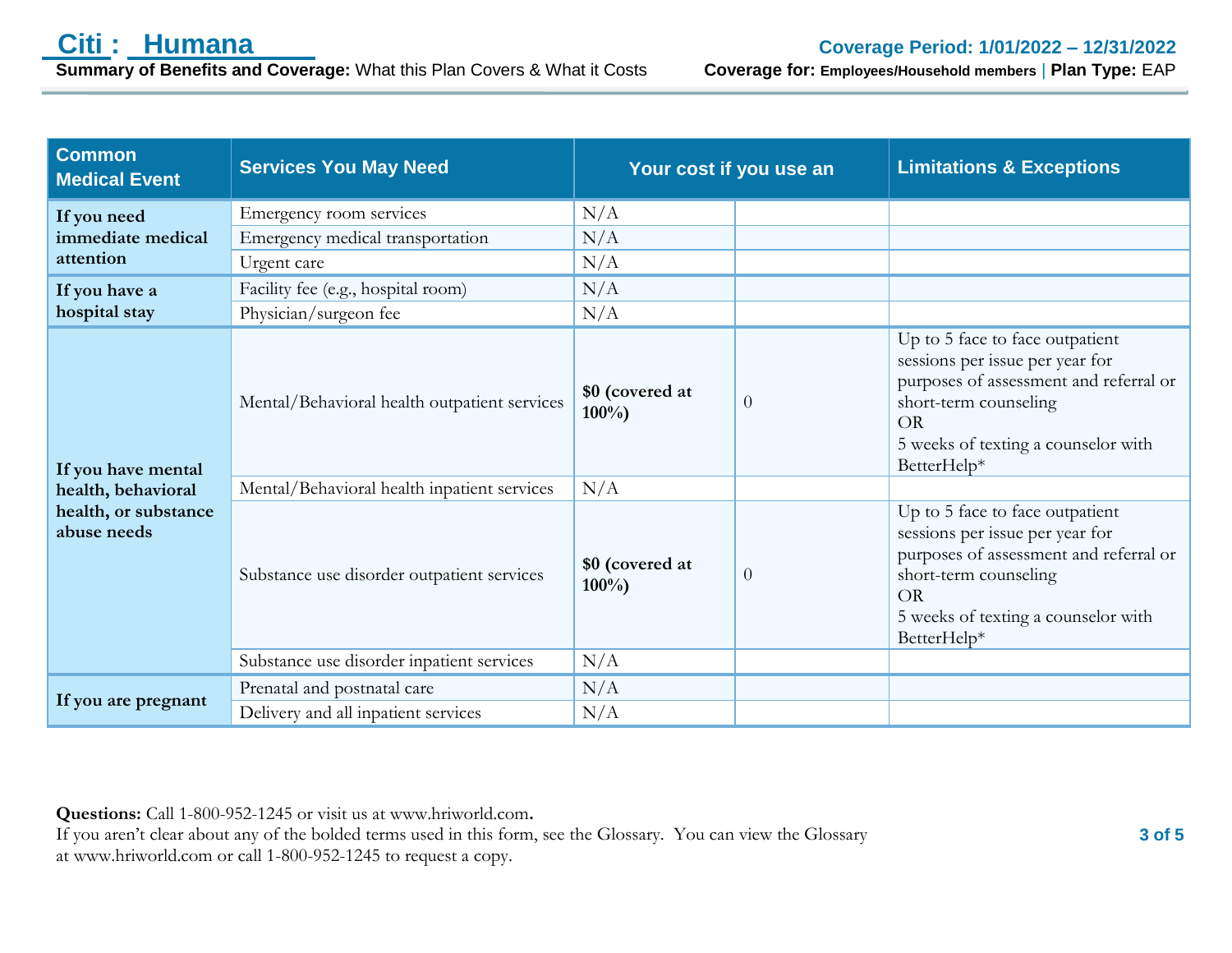**Summary of Benefits and Coverage:** What this Plan Covers & What it Costs **Coverage for: Employees/Household members** | **Plan Type:** EAP

## **Citi : Humana Coverage Period: 1/01/2022 – 12/31/2022**

| <b>Common</b><br><b>Medical Event</b>                                   | <b>Services You May Need</b> | Your cost if you use an | <b>Limitations &amp; Exceptions</b> |
|-------------------------------------------------------------------------|------------------------------|-------------------------|-------------------------------------|
| If you need help<br>recovering or have<br>other special health<br>needs | Home health care             | N/A                     |                                     |
|                                                                         | Rehabilitation services      | N/A                     |                                     |
|                                                                         | Habilitation services        | N/A                     |                                     |
|                                                                         | Skilled nursing care         | N/A                     |                                     |
|                                                                         | Durable medical equipment    | N/A                     |                                     |
|                                                                         | Hospice service              | N/A                     |                                     |
| If your child needs<br>dental or eye care                               | Eye exam                     | N/A                     |                                     |
|                                                                         | Glasses                      | N/A                     |                                     |
|                                                                         | Dental check-up              | N/A                     |                                     |

### **Excluded Services & Other Covered Services:**

**Services Your Plan Does NOT Cover (This isn't a complete list. Check your policy or plan document for other excluded services.)**

 Physicians/psychiatrists, psychological testing, chronic mental health issues or any inpatient services.

30 minutes of free legal and financial advice to

**Other Covered Services (This isn't a complete list. Check your policy or plan document for other covered services and your costs for these services.)**

employees and their household members Work\_Life services – assistance in finding resources and referrals for things such child care, adult care, pet care, vacation planning and other everyday needs. goals

LifeCoach – work with a professional life coach for assistance in setting and reaching personal

Geriatric Care – up to 4 hours of consultation with a Geriatric Care Manager for guidance and support of an elderly parent or family member

**Questions:** Call 1-800-952-1245 or visit us at www.hriworld.com**.**